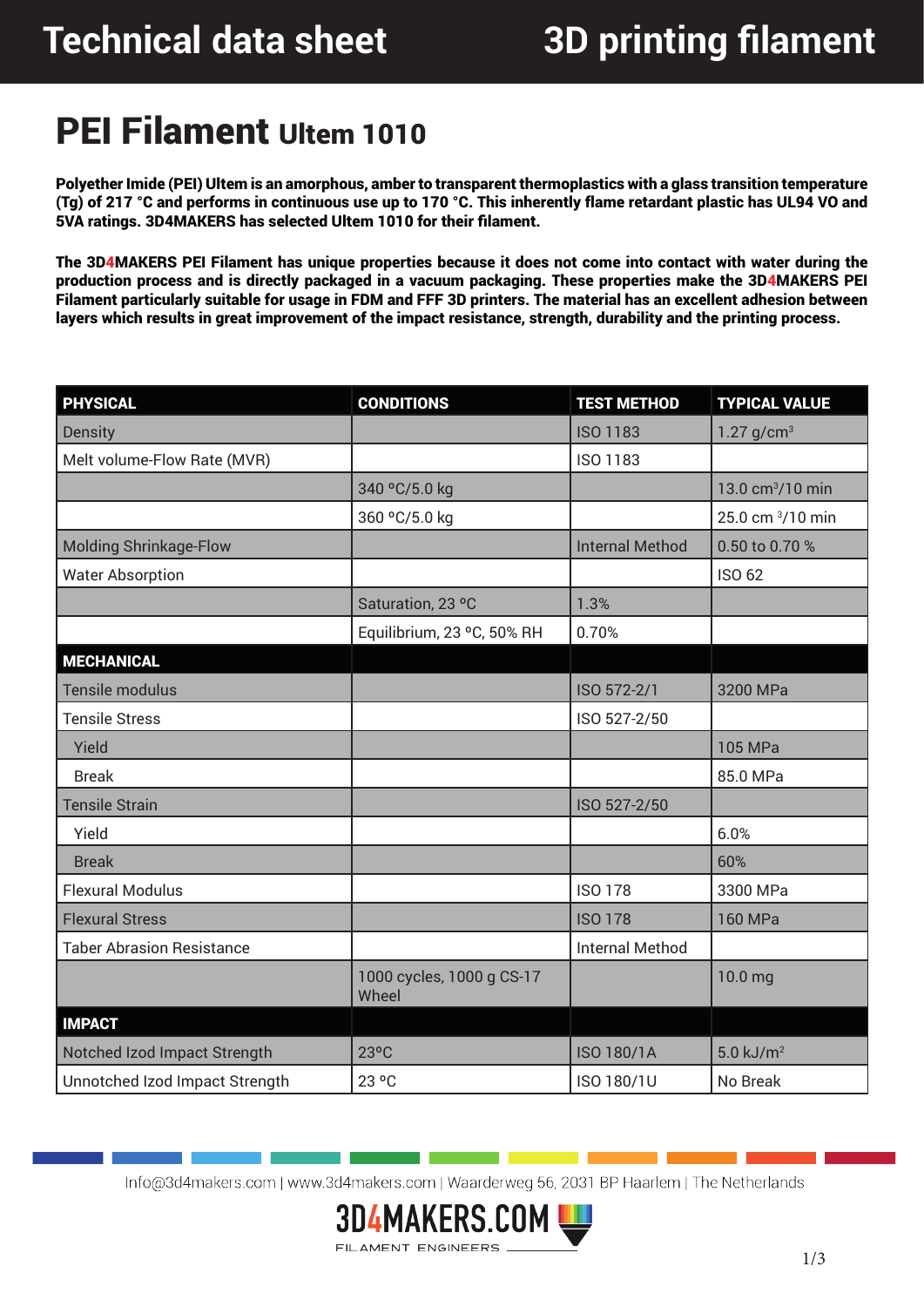# **Technical Data Sheet 3D printing filament**

| <b>HARDNESS</b>                    |                                      |                  |                 |
|------------------------------------|--------------------------------------|------------------|-----------------|
| <b>Ball Indentation Hardness</b>   |                                      | ISO 2039-1       | 140 MPa         |
| <b>THERMAL</b>                     |                                      |                  |                 |
| <b>Heat Deflection Temperature</b> |                                      |                  |                 |
|                                    | 0,45 MPa, Unannealed, 100<br>mm Span | ISO 75-2/Be      | 200 °C          |
|                                    | 1.8 MPa, Unannealed, 100<br>mm Span  | ISO 75-2/Ae      | 190 °C          |
| <b>Vicat Softening Temperature</b> |                                      |                  |                 |
|                                    |                                      | ISO 306/A50      | 215 °C          |
|                                    |                                      | ISO 306/B50      | 211°C           |
|                                    |                                      | ISO 306/B120     | 212 °C          |
| <b>Ball Pressure Test</b>          | 125 °C                               | IEC 60695-10-2   | Pass            |
| <b>CLTE</b>                        |                                      | ISO 11359-2      |                 |
| Flow                               | 23 °C to 150 °C                      |                  | 5.0E-5 cm/cm/°C |
| Transverse                         | 23 °C to 150 °C                      |                  | 5.0E-5 cm/cm/°C |
| <b>Thermal Conductivity</b>        |                                      | <b>ISO 8302</b>  | 0,21 W/m/K      |
| <b>RTI Elec</b>                    |                                      | <b>UL 746</b>    | 170 °C          |
| <b>RTI Imp</b>                     |                                      | <b>UL 746</b>    | 170 °C          |
| <b>RTI Str</b>                     |                                      | <b>UL 746</b>    | 170 °C          |
| <b>ELECTRICAL</b>                  |                                      |                  |                 |
| <b>Surface Resistivity</b>         |                                      | <b>IEC 60093</b> | > 1.0E+15 ohms  |
| <b>Volume Resistivity</b>          |                                      | IEC 60093        | 1.0E+15 ohms cm |
| <b>Electric Strength</b>           |                                      | IEC 60243-1      |                 |
|                                    | 0.800 mm, in Oil                     |                  | 33 kV/mm        |
|                                    | 1.60 mm, in Oil                      |                  | 25 kV/mm        |
|                                    | 3.20 mm, in Oil                      |                  | 16 kV/mm        |
| <b>Relative Permittivity</b>       |                                      | <b>IEC 60250</b> |                 |
|                                    | 50 Hz                                |                  | 2.90            |
|                                    | 60 Hz                                |                  | 2.90            |
|                                    | 1MHz                                 |                  | 2.90            |
| <b>Dissipation factor</b>          |                                      | <b>IEC 60250</b> |                 |
|                                    | 50 Hz                                |                  | 5.0 E-4         |
|                                    | 60 Hz                                |                  | $5.0 E-4$       |
|                                    | 1MHz                                 |                  | $6.0 E-3$       |
|                                    | 2.45 GHz                             |                  | $2.5E-3$        |

Info@3d4makers.com | www.3d4makers.com | Waarderweg 56, 2031 BP Haarlem | The Netherlands